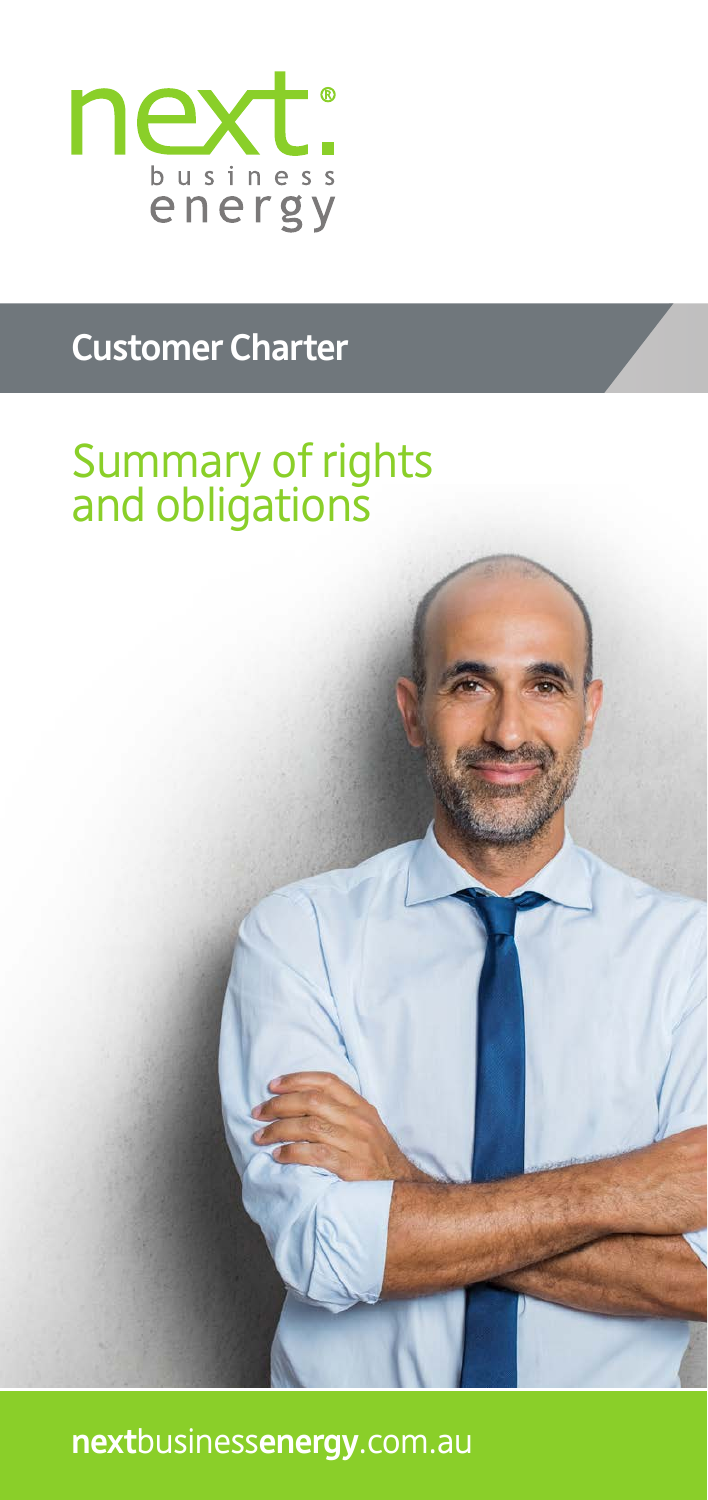## **Summary of the rights, entitlements and obligations of small customers**

This document sets out some of the rights, entitlements and obligations you have as a Next Business Energy customer. This document is presented for information purposes only. If you wish to discuss your account, have a question about this document, or wish to lodge a complaint please call us on 1300 46 6398.

If you feel that we have not respected your rights, please contact us and let us know. If you are not happy with the way that we have resolved your complaint you may contact the Energy Ombudsman in your state using the contact details provided at the end of this document.

## **Table of Contents**

|    | Our Role in the Electricity Market                          | З              |
|----|-------------------------------------------------------------|----------------|
| 2. | Marketing                                                   | 3              |
| 3. | Your Contract with us                                       | $\overline{4}$ |
| 4. | Transfer of Supply to us                                    | 4              |
| 5. | <b>Billing</b>                                              | 5              |
| 6. | Payment or Debt Related                                     | 5              |
| 7. | Customers Experiencing Hardship and/or Payment Difficulties | 6              |
| 8. | Lodging a Complaint                                         | 6              |
| 9. | <b>Our Contact Details</b>                                  | 6              |
|    | 10. Contact Details for the Energy Ombudsman Schemes        | 7              |
|    |                                                             |                |

# **1. Our Role in the Electricity Market**

Next Business Energy is an electricity retailer. As a retailer we are responsible for the supply of electricity to your house. This does not actually mean the physical supply of electricity, as this happens via the wires connected to your house.

An electricity retailer is responsible for purchasing electricity from the National Electricity Market on your behalf. An electricity retailer is also responsible for arranging for connection or disconnection of your electricity supply. We are also responsible for issuing bills and ensuring they are correct.

An electricity distributor is responsible for most of the physical actions associated with the supply of electricity to your premises. This includes the installation and maintenance of poles and wires and, via a provider in many instances, reading your meter. Next Business Energy is not an electricity distributor but works with electricity distributors on your behalf.

## **2. Marketing**

If you are not already a Next Business Energy customer you may come into contact with us through our marketing campaigns. When marketing to you we have a number of obligations to you. These include under Energy Law, The Telecommunications Act 1997, the Do Not Call Register Act 2006 and the Australian Consumer Law set out in Schedule 2 to the Competition and Consumer Act 2010.

When marketing to you, we must:

- Ensure that we only provide you with accurate and complete information and that any statements or representations we make to you are not misleading or deceptive and did not overstate our product's benefits or imply an association or endorsement with any third party
- Ensure that we provided all required information to you before you entered into a contract with us (or as soon as practicable after the formation of the contract) including:
	- a) All applicable prices, charges, early termination payments and penalties, security deposits, service levels, concessions or rebates, billing and payment arrangements and how any of these matters may be changed
	- b) The commencement date and duration of the contract you have entered into, the availability of extensions, and the termination of the contract if you move out during the term of the contract
	- c) If any requirement is to be or may be complied with by an electronic transaction—how the transaction is to operate and, as appropriate, an indication that you will be bound by the electronic transaction or will be recognised as having received the information contained in the electronic transaction
	- d) The rights that you have to withdraw from the contract during the cooling off period
	- e) Your right to complain to us in respect of any energy marketing activity of the retail marketer conducted on behalf of us and, if the complaint is not satisfactorily resolved by the us, of the your right to complain to the Energy Ombudsman.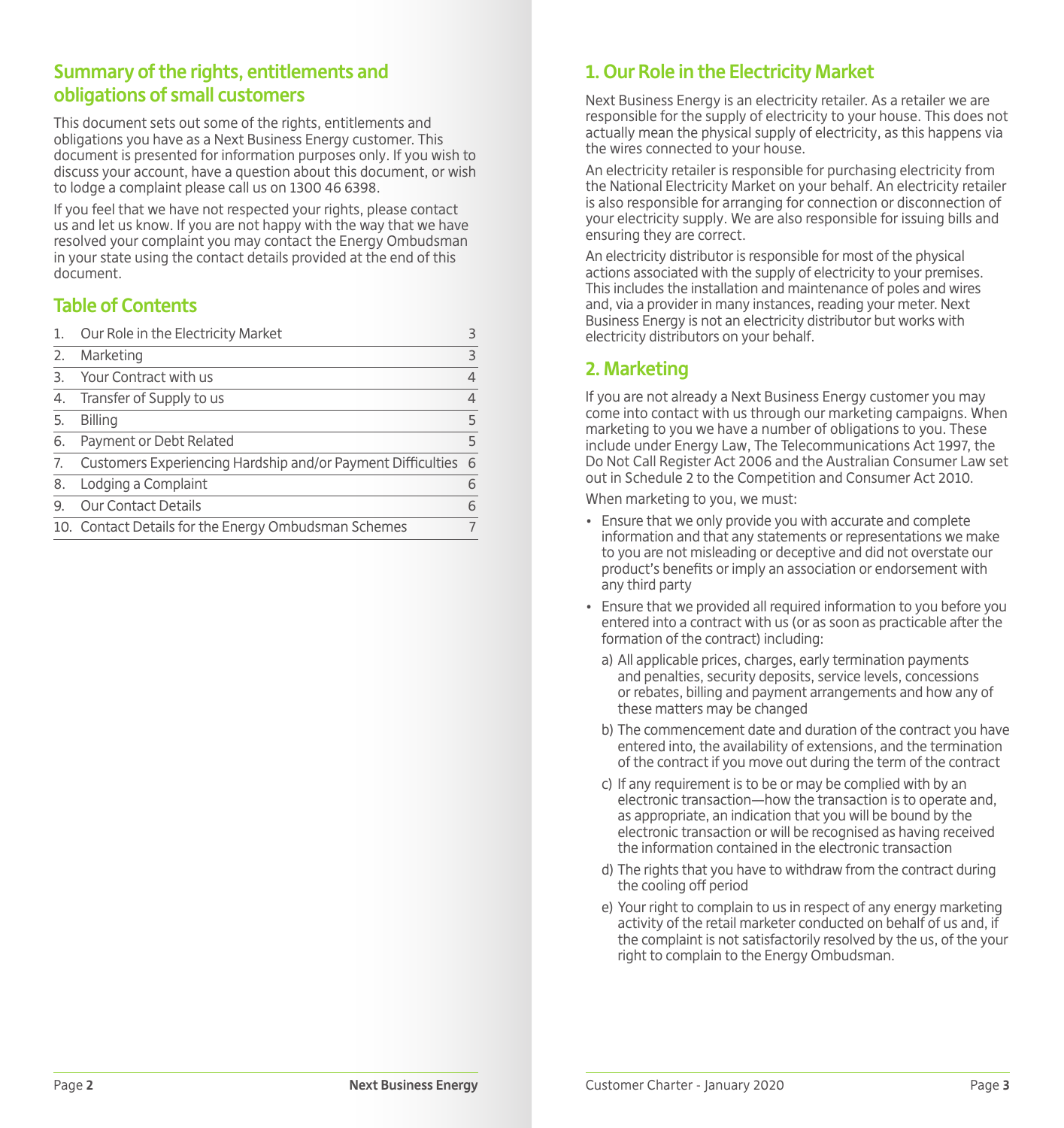- Not market to you at all if you are on our 'No Contact List'
- Upon your request (either in person, electronically, by telephone or in writing) ensure that you are added to our 'No Contact List' and that our marketing representatives do not contact you for a period of two years. You may renew your request to be added to our 'No Contact List' at any time and as many times as you wish and we will respect that request for a further two year period each time.

#### **3. Your Contract with us**

If you are on a market contract, your contract is made up of the market contract terms and schedule. If you are not on a market contract but are supplied by Next Business Energy the terms of your contract are specified in the non-market agreement in accordance with the Standard Retail Contract Terms as prescribed by law.

If you are on a market contract, the prices applicable to the supply of electricity will be specified in the market contract schedule. If you are on a standard contract, the prices applicable to the supply of electricity will be specified in our standing offer prices published on our website.

We may only vary the terms of your contract in the manner specified in your contract and in accordance with any requirements as prescribed by law.

You may cancel your contract with us in accordance with the terms of your contract.

## **4. Transfer of Supply to us**

The transfer of your account to us can only happen after we have taken particular steps. These include:

- We must have you Explicit Informed Consent and have a record of the consent
- We (including our marketing representatives) must have clearly, fully and adequately disclosed all matters relevant, including each specific purpose or use of the Consent you provided.

If you have any issue with the circumstances surrounding your transfer to us, our obligations to you include:

- Upon request, we must provide you with evidence of Explicit Informed Consent provided by you within 10 days of your request
- If the issue of Explicit Informed Consent is raised within 12 months of your transfer to us and it is established that it was not provided or do not have the required record, we must void your contract with us and not charge you for energy consumed
- You may then be liable to your original retailer for energy consumer as if the transfer to us had not happened. If you have already paid us for energy consumed during the period (up to 12 months) we will pay those amounts to your original retailer.

## **5. Billing**

We will send you a bill at the end of each billing cycle and attempt to bill you on actual reads. Where you receive a bill which you do not dispute, you must pay it in full by the due date indicated. We will give you a number of options to pay you bill.

When we issue you a bill that you dispute, we must ensure that we:

- Conduct a review of your bill
- Put a hold on any external collections or debt recovery action during the investigation of your complaint
- Request that you pay an outstanding amount only if it is the lesser of either a) the amount we both agree is not in dispute or b) your average bill (not including any in dispute) over the last 12 months
- Conduct a meter checked or tested upon request. We may request that you pay for this in advance but will reimburse you if the meter is found to be faulty or incorrect
- Adjust your bill if it is found to be incorrect
- If you have been undercharged as a result of any error by us, recover a maximum of 9 months' worth of charges without interest from the date you are notified and then offer you an installment plan to pay any outstanding amount
- If you have been overcharged we will inform you within 10 days and pay that amount in accordance with your directions or if the amount is \$50 or less we will credit that amount to your next bill.

#### **6. Payment or Debt Related**

If you have a dispute about a debt or payment we must:

- Conduct a review of your bill and any debt you have including in accordance with the section on billing complaints above
- Put a hold on any external collections or debt recovery action during the investigation of your complaint
- Review any payment plan you have in place to ensure that it accurately reflects your capacity to pay and takes into account any debt you have and your average consumption over 12 months
- Ensure that you have a range of methods of payment available including: payment in person, by telephone, by mail, by direct debit, by electronic funds transfer, and Centrepay
- If we enter into a direct debit agreement, with your Explicit Informed Consent, we will ensure the agreement covers the amount, initial date and frequency of the direct debits. We will then confirm in writing your right to cancel the agreement and our obligation to cancel the agreement. We immediately cancel a direct debit agreement on your request
- Upon request, in this Statement and on our website we will provide you with information about the availability of government funded energy charge rebate, concession or relief schemes.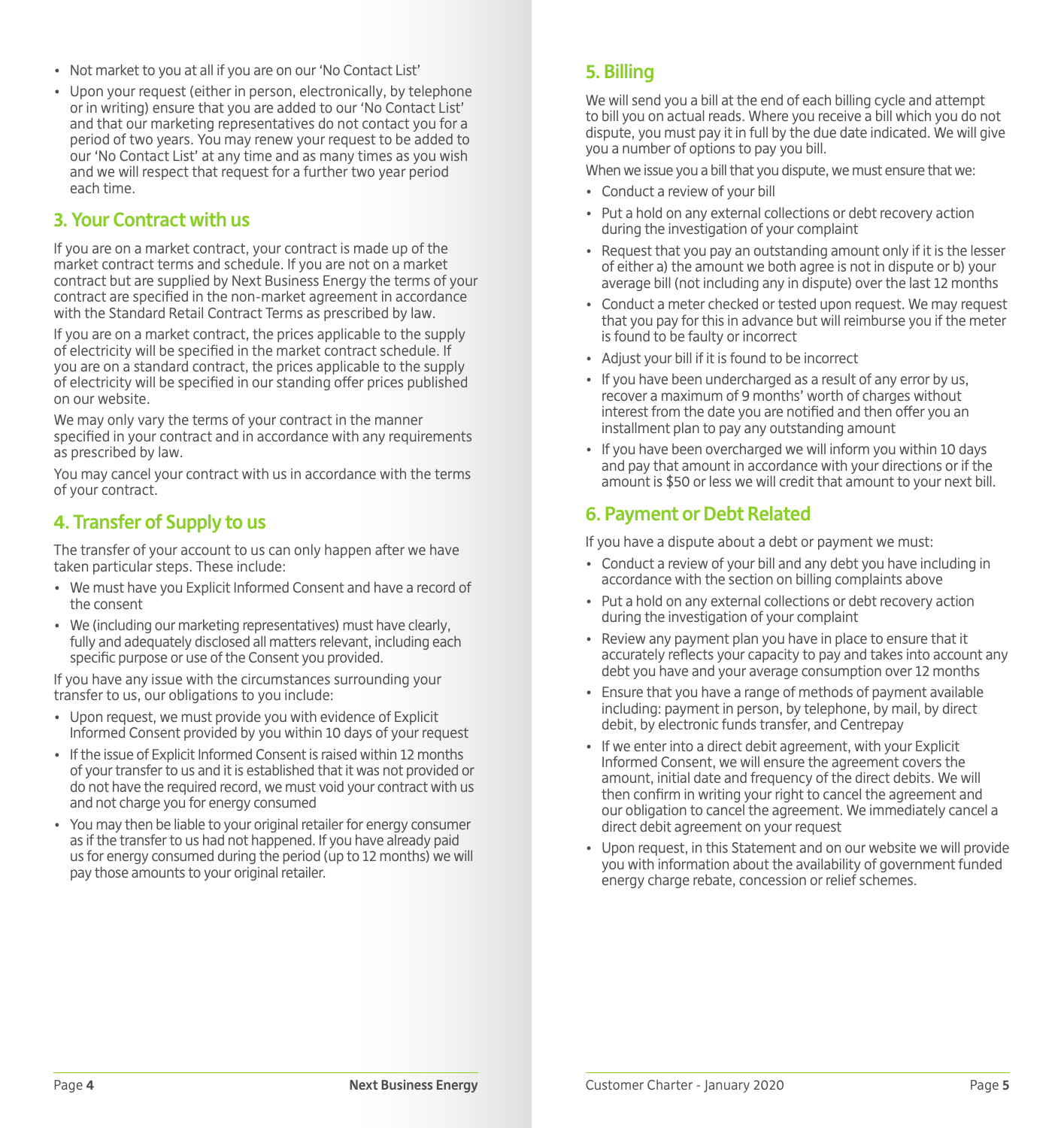### **7. Customers Experiencing Hardship and/or Payment Difficulties**

If at any time you contact us to let us know you are, or we determine you are, in financial hardship, we will:

- Notify you of the existence of our Hardship Policy as soon as you or we identify that you are in hardship
- Provide you with a copy of our Hardship Policy at no cost
- Put a hold on any external collections or debt recovery action
- Follow our Hardship Policy in managing your account
- Waive any late payment fees applied on your account
- $\bullet$  Not charge you a security deposit
- Work with you and any financial counselors or other advisors assisting you to manage your account effectively and reduce your energy use.

## **8. Lodging a Complaint**

You may lodge a complaint by contacting us by any means and at any time. You may lodge a complaint about any aspect of our service.

When dealing with a complaint we agree to:

- Treat you with respect
- your complaint seriously
- Accept complaints lodged on our website, in person, by telephone, facsimile, email or letter
- Acknowledge any complaint received within 48 hours
- Begin an investigation into the reasons for your complaint within 24 hours of acknowledgment
- Keep you updated as the investigation into your complaint progresses
- Notify you of the outcome of our investigation and any proposal we have for resolution as soon as possible
- Provide you with the option of an internal review of your complaint if you are unsatisfied with the outcome of the original investigation or resolution proposed.

You may contact us using the details provided below. If you are not satisfied with our response to your complaint you may contact the energy Ombudsman in your state.

## **9. Our Contact Details**

You may contact us to complain or enquire about your account using the following contact details:

#### **Next Business Energy Pty Ltd** *Melbourne Office*

Level 26, IBM Centre, 60 City Road Southbank, VIC 3006 Email: info@nextbusinessenergy.com.au PO Box 550 Flinders Lane VIC 8009

## **10. Contact Details for the Energy Ombudsman Schemes**

You are entitled to have your complaint escalated within our organisation if you are not satisfied with the investigation or resolution of your complaint, you may contact the Energy Ombudsman in your state.

#### **Energy and Water Ombudsman of New South Wales**

By Post: Reply Paid 86550, Sydney South NSW 1234 Free call: 1800 246 545 OR Free fax: 1800 812 291 Interpreter: 131 450 - For help using an interpreter visit www.tisnational.gov.au NRS: 133 677 - For help using this service visit www.relayservice.com.au Email: omb@ewon.com.au

#### **Energy and Water Ombudsman of Victoria**

Freecall: 1800 500 509 OR Freefax: 1800 500 549 Interpreter: 131 450 - For help using an interpreter visit www.tisnational.gov.au NRS: 133 677 - For help using this service visit www.relayservice.com.au Email: ewovinfo@ewov.com.au

#### **Energy and Water Ombudsman of South Australia**

Freecall: 1800 665 565 OR Freefax: 1800 665 165 Interpreter: 131 450 - For help using an interpreter visit www.tisnational.gov.au NRS: 133 677 - For help using this service visit www.relayservice.com.au Email:http://www.ewosa.com.au/index.php/about/submit-a-complaint

#### **Energy and Water Ombudsman Queensland**

Freecall: 1800 662 837 Translation services: 131 450 - For help using an interpreter visit www.tisnational.gov.au National Relay Service: 133 677 - For help using this service visit www.relayservice.com.au Fax: (07) 3006 2670 Email: complaints@ewoq.com.au or info@ewoq.com.au

#### **ACT Civil and Administrative Tribunal**

Call: 02 6207 1740 Interpreter: 131 450 - For help using an interpreter visit www.tisnational.gov.au NRS: 133 677 - For help using this service visit www.relayservice.com.au Email: tribunal@act.gov.au